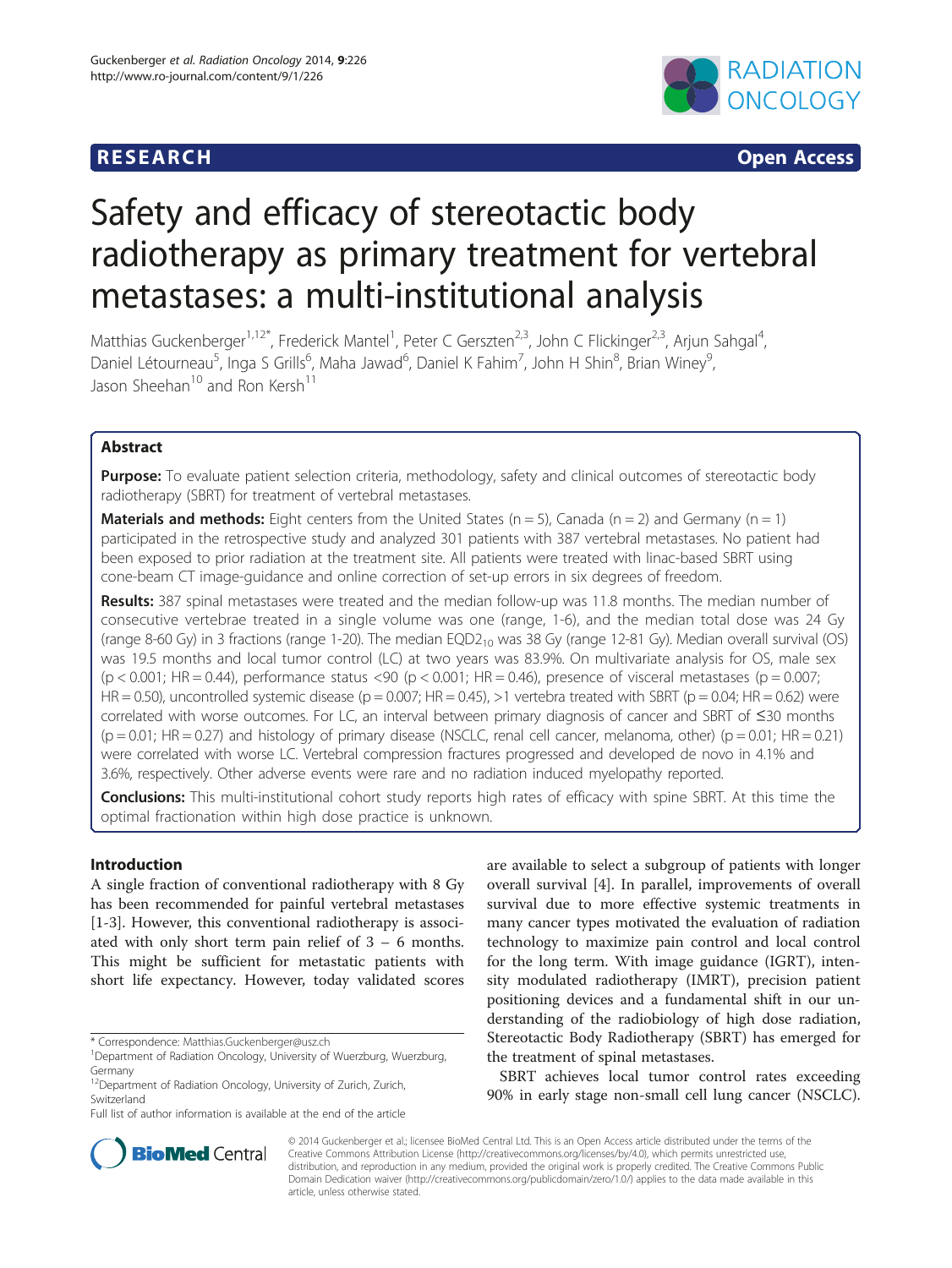The methodology of image-guided SBRT was transferred from lung cancer to vertebral metastases aiming at more rapid and especially long-term pain and tumor control by more intense irradiation [[5\]](#page-6-0). Spine SBRT was quickly adopted in the radiotherapy community [[6](#page-6-0)]. However, this broad clinical implementation is supported by only few prospective trials [\[7,8\]](#page-7-0): evidence is mostly based on small, retrospective, and single-institution analyses.

Although the risk of radiation induced myelopathy is low after spine SBRT [\[9](#page-7-0),[10\]](#page-7-0), unexpectedly high rates of "new" toxicities like vertebral compression fracture have been described [\[11](#page-7-0)]. These observations combined with a lack of standardization of spine SBRT practice indicate that larger studies with longer follow-up as well as prospective trials are required to establish the methodology and value of SBRT in the multidisciplinary management of spinal metastases. Therefore, it was the aim of this study to establish a multi-institutional database of spine SBRT and to analyze patient selection criteria, methodology, safety and clinical outcome after spine SBRT.

## Materials and methods

Eight international centers from the United States  $(n = 5)$ , Canada  $(n = 2)$  and Germany  $(n = 1)$  participated in this retrospective study. The local ethics committee approved participation in this study in all eight centers. The study is based on 301 patients treated for 387 vertebral metastases (11 to 118 per institution) between 2004 and 2013; 370 of 387 SBRT treatments were performed 2008 and later.

A homogeneous patient cohort was analyzed in this study: SBRT was used as re-irradiation in none of the cases and no patient suffered from symptomatic spinal cord compression. All centers are members of the "Elekta Spine SBRT Research Consortium" and therefore, identical treatment delivery technology was used in all treatments. Patients were treated with linac based SBRT using daily cone-beam CT based image-guidance, online correction of set-up errors in six degrees of freedom using the robotic HexaPod™ couch (Elekta AB, Stockholm, Sweden) and intensity modulated radiotherapy (IMRT) was delivered using a multileaf collimator with 4 mm leaf width (BeamModulator™, Elekta AB, Stockholm, Sweden).

Other details of treatment planning and delivery were not standardized between institutions and will therefore be presented in the results part of the manuscript.

In order to correlate irradiation doses with clinical results, biological equivalent doses in 2 Gy fractions (EQD2) were calculated: an α/β-ratio of 10 Gy was assumed for spinal metastases and an  $\alpha/\beta$ -ratio of 2 Gy for the spinal cord. The EQD2 was calculated using the linear quadratic model ( $n =$  number of fractions;  $d =$  single fraction dose):

$$
EQD2(Gy) = n * d * (d + \alpha/\beta)/(2 + \alpha/\beta)
$$

Imaging (CT, MRI or FDG-PET CT) was required for assessment of local tumor control (LC) and local failure was defined as tumor regrowth in the treated volume according to institutional protocol. Progressive clinical symptoms or pain without local tumor recurrence in imaging were not sufficient for definition of local failure.

Pain at the treated vertebral level was categorized into pain-free, mild-to-moderate pain and severe pain prior to SBRT and at the last follow-up. If detailed information as the visual analog scale was available, pain-free, mildto-moderate pain and severe pain were equivalent to scores of 0, 1-5 and 6-10, respectively.

Statistical analyses were performed with Statistica X (Statsoft, Tulsa OK), and all statistical tests were twosided. OS was evaluated per patient and all other endpoints per SBRT treatment. The Pearson chi-square/ Fisher's Exact test and Kruskal-Wallis ANOVA were used to compare categorical and continuous variables between groups, respectively. Receiver Operating Characteristics (ROC) curves were used to test prognostic factors (irradiation dose) in predicting outcome, with their performances measured based on the area under the ROC curve. Estimated likelihood of events was calculated using the Kaplan Meier method with start of follow-up on the last day of SBRT treatment. The logrank test was used to compare differences between curves in univariate analysis. Multivariate analysis was performed using Cox-proportial Hazard method with backward exclusion of non-significant variables; all variables, which were statistically significant in the univariate analysis, were included into the multivariate analysis. A p-value of  $\leq 0.05$  was considered statistically significant.

## Results

## Patient and treatment characteristics

Patient characteristics and characteristics of the treated vertebral metastases are listed in Table [1](#page-2-0). Inter-institutional variability in patient selection criteria is illustrated in Figure [1.](#page-3-0) The majority of patients presented with a good performance status prior to SBRT (median Karnofsky performance status 90). About one quarter of the patients were treated for a solitary vertebral metastasis without further evidence of malignancy; additional bone and visceral metastases were present in 62.9% and 42.3% of the patients, respectively. Patients were free from epidural disease extension in 41.8% (Bilsky score 0). Lesions had an osteolytic component in 72.3% resulting in a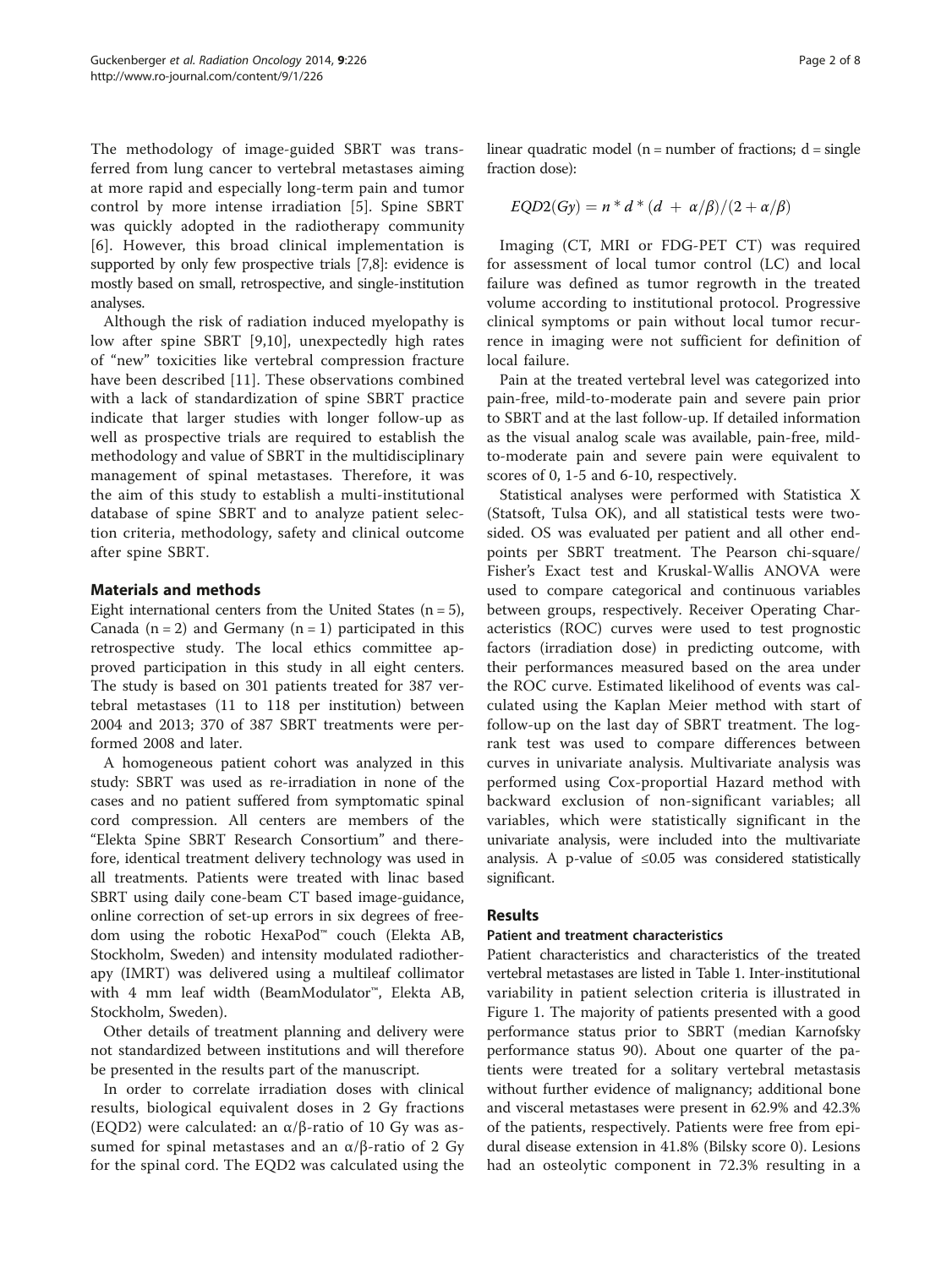<span id="page-2-0"></span>Table 1 Patient ( $n = 301$ ) and lesion ( $n = 387$ ) characteristics; percentages are given per SBRT treatment

| Characteristic                                                    | Median | Range      | Proportion (%) |
|-------------------------------------------------------------------|--------|------------|----------------|
| Age (years)                                                       | 61.3   | $9 - 91$   |                |
| Performance status                                                | 90     | $40 - 100$ |                |
| Sex (male)                                                        |        |            | 55.1           |
| Interval PD to SBRT (years)                                       | 2.5    | $0 - 41$   |                |
| Primary disease                                                   |        |            |                |
| Breast                                                            |        |            | 20             |
| <b>RCC</b>                                                        |        |            | 19             |
| <b>NSCLC</b>                                                      |        |            | 16             |
| Other                                                             |        |            | 45             |
| Pain prior to SBRT                                                |        |            |                |
| No                                                                |        |            | 18.2           |
| Yes                                                               |        |            | 81.8           |
| Solitary metastasis (yes)                                         |        |            | 23.0           |
| Systemic disease considered as<br>controlled prior to SBRT (yes)  |        |            | 32.0           |
| Cancer treated with curative intend<br>at primary diagnosis (yes) |        |            | 67.7           |
| Additional bone metastasis (present)                              |        |            | 62.9           |
| Visceral metastases (present)                                     |        |            | 42.3           |
| Bilsky Score 0 (yes)                                              |        |            | 41.8           |
| Paraspinal involvement of spine<br>metastasis (yes)               |        |            | 44.8           |
| Osteolytic component of spine<br>metastasis (yes)                 |        |            | 72.3           |
| Compression fracture of spine<br>metastasis (yes)                 |        |            | 19.8           |

preexisting compression fracture rate of the treated vertebra in 19.8%.

Treatment characteristics are summarized in Table [2](#page-3-0). A dedicated MRI and FDG-PET were used for target and organ-at-risk definition in 85% and 18%, respectively. Patients were immobilized using the BodyFix™ (Elekta AB, Stockholm, Sweden) system (80.6%), a thermoplastic mask (11.9%), a combination of both (3.5%) or other devices (4%). Step-and-shoot IMRT was practiced in 96% of all cases, and an anatomical target volume concept was used in the majority of the cases (61%) [[12](#page-7-0)]. A median of one vertebrae (1-6) in one single target volume was treated with median 3 irradiation fractions (1-20) to a median prescription dose of 24 Gy  $(10 - 60 \text{ Gy})$ . The spinal cord, thecal sac and spinal canal formed the basis for generation of the planning risk volume (PRV-SC) in 33.4%, 22.3% and 42.3%, respectively, and a PRV margin of 1-2 mm was used in 85% of the cases. The maximum point dose to the PRV-SC was median 10 Gy (maximum 65 Gy). After calculation of 2 Gy equivalent doses, 90% of all SBRT treatments were performed with prescription PTV doses and maximum PRV-SC doses of 27-65 Gy  $(EQD2_{10})$  and 5-59 Gy  $(EQD2_2)$ , respectively. Variability of doses to the PTV and PRV-SC and the association between PTV and PRV-SC doses are illustrated in Figure [2.](#page-3-0)

#### Clinical outcome in the total patient population

The median follow-up was 11.8 months (0-105 months), median OS was 19.5 months; one-year and two-years OS were 64.9% and 43.7% (Figure [3\)](#page-4-0), respectively. Univariate analysis was performed for patient and treatment factors associated with OS and significant parameters were included into multivariate analysis. The following characteristics were significantly associated with worse OS: male sex  $(p < 0.001$ ; HR = 0.44), performance status <90 ( $p$  < 0.001; HR = 0.46), presence of visceral metastases ( $p = 0.007$ ; HR = 0.50), uncontrolled systemic disease ( $p = 0.007$ ; HR = 0.45), >1 vertebra treated with SBRT  $(p = 0.04; HR = 0.62).$ 

LC was assessed using CT (25.4%), MRI (63.2%), FDG PET (1.2%) or FDG PET-CT (10.2%); follow-up was too short for analysis of local tumor control in 15%. Oneyear and two-years LC were 89.9% and 83.9% (Figure [4](#page-4-0)), respectively. Median time to development of local failure was 9 months  $(1 - 55$  months).

Univariate analysis was performed for patient and treatment factors associated with local tumor control and significant parameters were included into multivariate analysis. The following characteristics were significantly associated with worse outcome: interval between primary diagnosis of cancer and SBRT of ≤30 months  $(p = 0.01; HR = 0.27)$  and histology of primary disease (NSCLC, renal cell cancer, melanoma, other)  $(p = 0.01;$  $HR = 0.21$ ).

Prior to SBRT, patients were pain-free, suffered from mild/moderate pain and severe pain in 18.2%, 64.9% and 16.9%, respectively. Detailed pain response at the treated spinal level after a median follow-up of 11.5 months is illustrated in Figure [5](#page-5-0). Patients being pain-free, suffering from mild/moderate and severe pain prior to SBRT were pain-free at the time of the last clinical assessment in 76.8%, 56.3% and 43.8%, respectively. After uni- and multivariate analyses, no patient or treatment characteristic was significantly associated with improved pain control.

Acute toxicity was mild in the majority of the patients: grade 3 toxicity was observed in only 2 patients (Table [3](#page-5-0)). Median follow-up for assessment of long-term toxicity was 11.5 months, maximum 105 months. Progressive of new vertebral compression fractures were diagnosed in 30 cases (7.8%), of which the fracture was newly developed after SBRT in 14 cases (3.6%) and progressive after SBRT in 16 cases (4.1%). No case of radiation-induced myelopathy (RIM) was observed.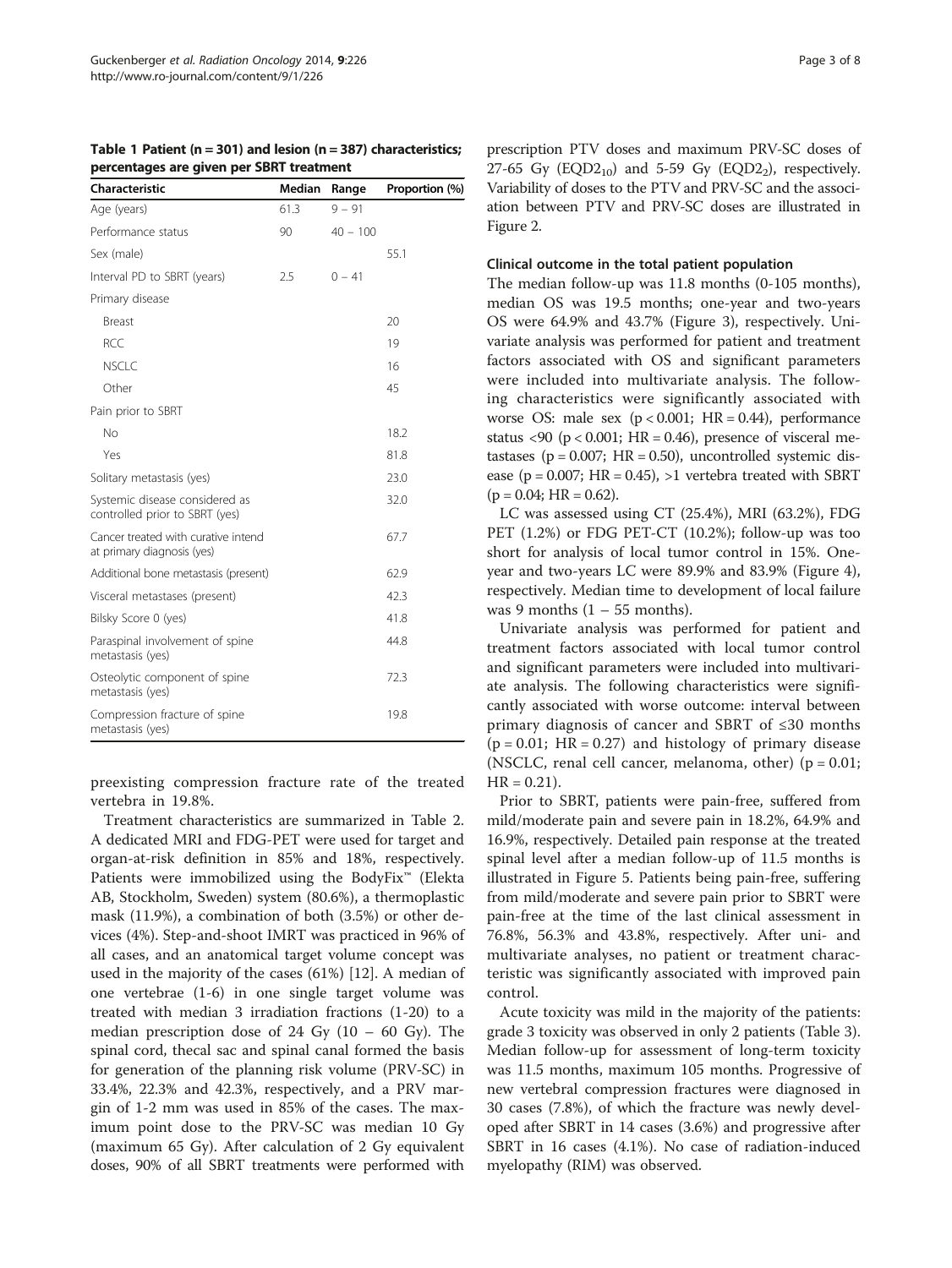<span id="page-3-0"></span>

## Comparison of patients treated with 1-5 and 6-20 SBRT fractions

Patient characteristics and clinical outcome were compared between SBRT with  $1-5$  fractions  $(n = 352)$  and hypo-fractionated SBRT with 6-20 fractions  $(n = 35)$ . Hypo-fractionated SBRT was practiced in patients, who had received palliative chemotherapy prior to SBRT less

|  |  |  | Table 2 SBRT treatment ( $n = 387$ ) characteristics |
|--|--|--|------------------------------------------------------|
|--|--|--|------------------------------------------------------|

| Characteristic                                                | Median | Range       | Proportion (%) |
|---------------------------------------------------------------|--------|-------------|----------------|
| Number of vertebras treated in<br>one target volume           | 1      | $1 - 6$     |                |
| Number of vertebras treated in<br>one target volume $n = 1$   |        |             | 70.4           |
| Number of vertebras treated in<br>one target volume $n = 2-3$ |        |             | 24.7           |
| Number of vertebras treated in<br>one target volume $n = 4-6$ |        |             | 4.9            |
| Treatment fractions                                           | 3      | $1 - 20$    |                |
| Treatment fractions $n = 1$                                   |        |             | 39.5           |
| Treatment fractions $n = 2-5$                                 |        |             | 51.4           |
| Treatment fractions $n = 6-20$                                |        |             | 9.1            |
| Prescription dose (Gy)                                        | 24     | $8 - 60$    |                |
| $PTV$ (cm <sup>3</sup> )                                      | 34     | $0.8 - 721$ |                |
| Max. point dose PRV spinal cord                               | 10     | $2 - 65$    |                |
| Prescription dose (EQD2/10 Gy)                                | 37.7   | $12 - 81$   |                |
| Max. point dose PRV spinal cord<br>(EQD2/2 Gy)                | 22.4   | $2 - 112$   |                |

frequently (17% vs  $61\%$ ;  $p < 0.001$ ) and who suffered from pain less frequently (69% vs  $84\%$ ; p = 0.03); all other patient characteristics were not statistically different. Metastatic lesions treated with hypo-fractionated SBRT were osteolytic more frequently  $(94\% \text{ vs } 70\%; \text{ p} = 0.001)$ , were characterized by a compression fracture prior to SBRT more frequently (37% vs  $18\%$ ; p = 0.01) and had a distribution with higher Bilsky scores (p < 0.001). Irradiation doses were significantly higher in patients treated with hypo-fractionated SBRT: EQD2<sub>10</sub> PTV prescription doses



results are shown for SBRT delivered in 1 fraction (1 FX), 2-5 fractions (2-5 FX) and 6-20 fractions (6-20 FX).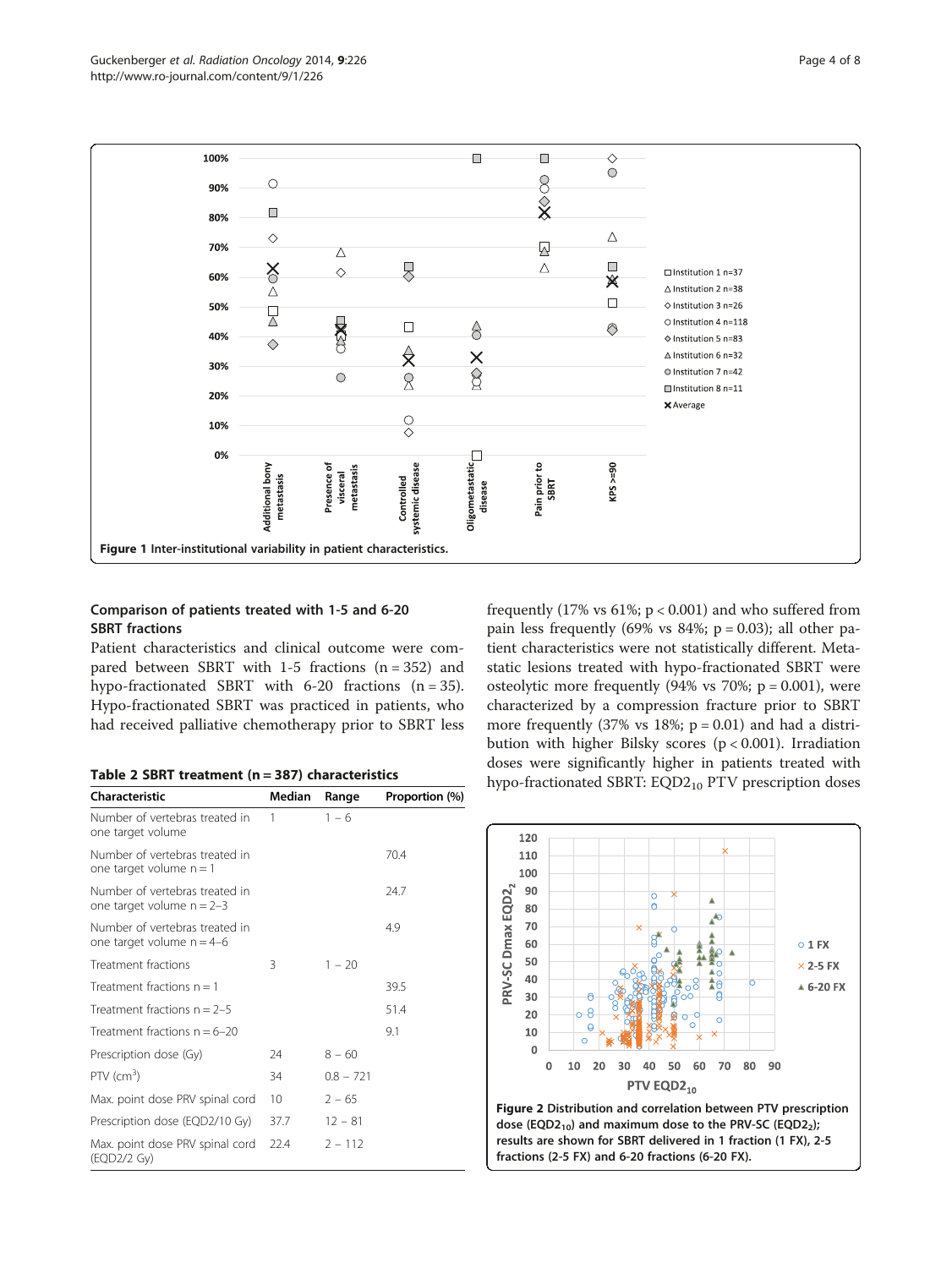<span id="page-4-0"></span>

were 60 Gy and 40 Gy on average  $(p < 0.001)$ , respectively and  $EQD2<sub>2</sub>$  maximal PRV spinal cord doses were 54 Gy and 23 Gy  $(p < 0.001)$ , respectively. In terms of clinical outcome, median OS was 19 months and 20 months after SBRT with  $\lt$ 5 and 6-20 SBRT fractions (p = 0.89), respectively. Local tumor was not different as well: two year LC was 84% and 82% ( $p = 0.4$ ), respectively. The development of new fractures after SBRT was not correlated with the number of SBRT fractions.

### **Discussion**

This is the largest study reporting detailed data regarding patient selection criteria, clinical practice and outcome of spine SBRT in a multi-institutional environment. Substantial variability was observed in major aspects of spine SBRT, despite the fact that nearly identical linac-based SBRT technologies were utilized at all eight participating institutions. This inter-institutional variability is most



likely explained by similar variability of SBRT practice in the literature and the lack of clearly established patient selection criteria and practice guidelines [\[13\]](#page-7-0). Results of our study may therefore be considered as representative for current spine SBRT practice in the radiotherapy community.

Whereas some centers explicitly selected patients with long life expectancy for their spine SBRT practice, this was not done by other institutions. The proportion of patients free from visceral metastases prior to SBRT ranged between 31.6% and 73.8% and oligomatastatic disease was stated as the primary reason for SBRT in between 23.7% and 100% of institutional cases. Similar variability was observed for relevant treatment characteristics. Fractionation ranged from single-fraction radiosurgery to hypo-fractionated SBRT; one institution treated the majority of their cases with 20 fractions, which is not considered as SBRT based on the US SBRT definition. However, treatment was planned and delivered with identical accuracy as single fraction radiosurgery and the fractionation of  $20 \times 3$  Gy equates to a radiosurgical dose of >23 Gy rendering this approach highly biologically active [\[14](#page-7-0)].

Despite this variability in patient and treatment characteristics, toxicity was minimal in this study. Most importantly, no single case of RIM was observed. The average time to development of RIM after conventional radiotherapy is approximately 18 months [[15\]](#page-7-0). Gibbs et al. reported the largest study of six RIM cases in 1075 spine SBRT cases [[9\]](#page-7-0): their 6 months time interval to development of RIM appears shorter compared to conventional radiotherapy. Follow-up was longer than 6 months and 18 months in 192 and 87 of our patients, respectively, indicating a sufficiently long follow-up for reliable analysis of RIM. The absence of RIM in our study is especially encouraging as epidural disease with a Bilsky score of >0 was present in 58% of our patients [\[16\]](#page-7-0). The absence of RIM maybe explained by several safety measures, which were consistently practiced in our patient cohort: 1) use of the PRV concept for the spinal cord, 2) maximum EQD2 $<sub>2</sub>$  doses to the PRV spinal cord ≤60 Gy</sub> in >95% of the cases, 3) daily volumetric image-guidance with online correction of set-up errors in six degrees of freedom and 4) use of customized patient immobilization for minimization of intra-fractional patient motion. These measures might therefore be recommended for safe practice of spine SBRT.

Vertebral compression fractures were observed in only 7.8% of the treatments and half of them were progressive fractures, which existed prior to SBRT. Compression fractures are more frequently described in the literature with rates of 11-39% [\[11,17,18\]](#page-7-0). Based upon these limited data available, very high single fraction doses >20 Gy appear to be associated with compression fractions, and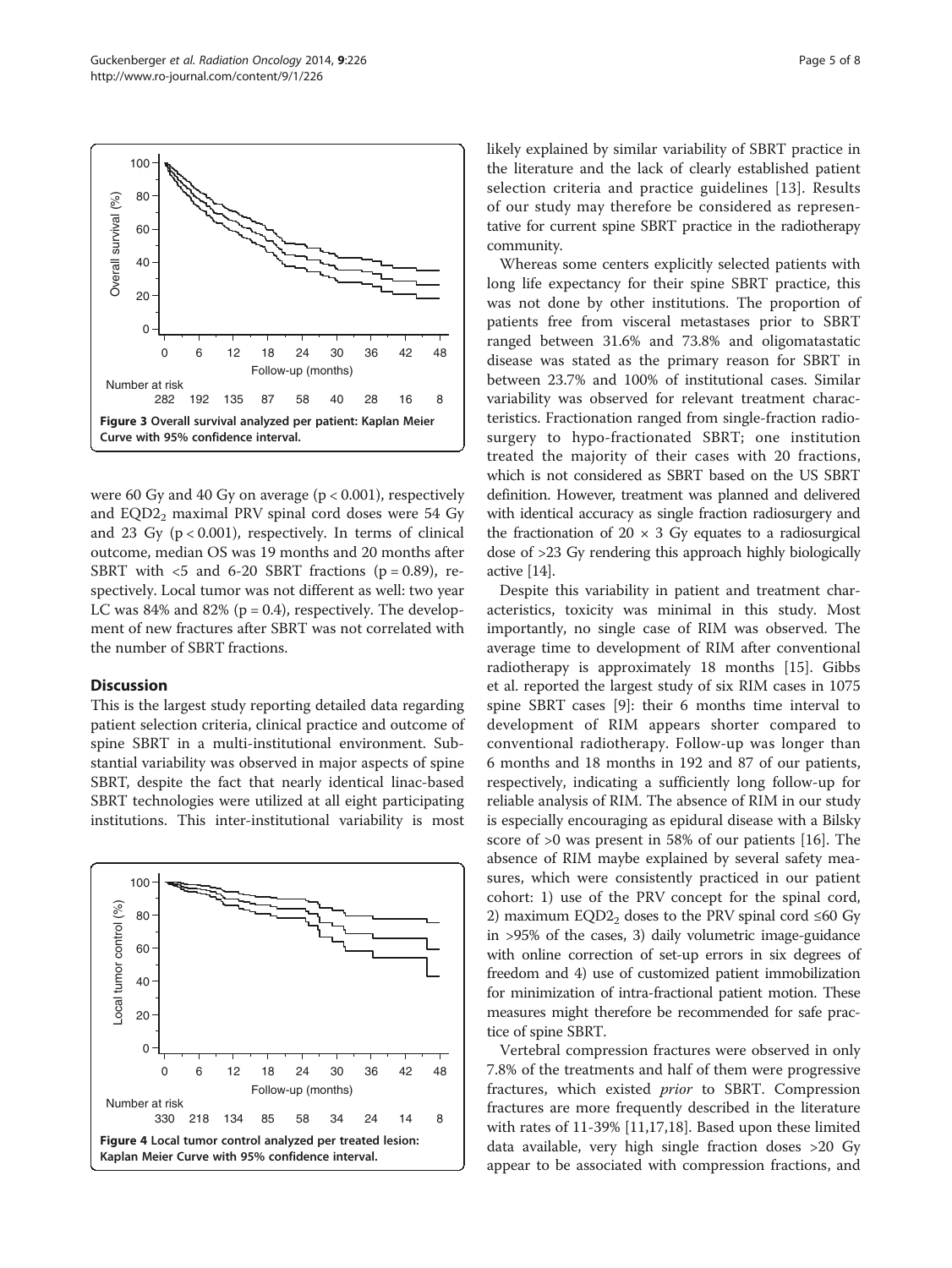<span id="page-5-0"></span>

this might explain the low rate of toxicity in the current study: only 22/387 cases were treated with such high single fraction doses.

There is some controversy whether or not the increased cost and workload associated with SBRT is appropriate in the palliative setting of vertebral metastases [[19\]](#page-7-0). Indeed, OS is short in unselected patients treated with conventional radiotherapy for painful vertebral metastases: Mizimoto et al. reported a median OS of only 5.9 months in 544 patients [\[20](#page-7-0)] and van der Linden reported a median OS of 7 months in a cohort of 342 patients, who were randomized between a single fraction of 8 Gy and  $6 \times 4$  Gy [\[21\]](#page-7-0).

However, a substantially longer OS of median 19.5 months was observed in the current study. Based on the fact that conventional radiotherapy achieves pain control only for the short duration of half a year [\[22](#page-7-0)-[25\]](#page-7-0), the majority of the patients in this study were at risk for recurring pain if conventional radiotherapy would have been performed. It is also important to put this favorable overall survival rate into the perspective of locally advanced NSCLC for example, where median OS is of similar magnitude despite aggressive multimodal treatment with curative intent [\[26,27](#page-7-0)].

Table 3 Absolute number of patients where acute toxicity was assessed and proportion of patients with grade 0-3 toxicity

|                                   | <b>Dermatitis</b> | Dysphagia | Pain |
|-----------------------------------|-------------------|-----------|------|
| Toxicity assessment available (n) | 281               | 283       | 304  |
| Grade $0$ (%)                     | 96.1              | 89.8      | 83.9 |
| Grade 1 (%)                       | 3.9               | 9.5       | 9.6  |
| Grade 2 (%)                       | 0                 | 0.7       | 5.9  |
| Grade 3 (%)                       | 0                 | 0         | 0.7  |

OS varies substantially between studies using SBRT for treatment of vertebral metastases. Favorable OS was reported by Wang et al. with a median OS of 23 months in 149 patients, where SBRT was used as primary treatment and re-irradiation in a prospective phase II study [[7\]](#page-7-0). Median OS was as long as 30 months in 61 patients treated with single fraction radiosurgery in a phase I/II study [[28\]](#page-7-0). Whether the favorable OS in this study and the studies above is a result of the applied patient selection criteria or whether SBRT in an oligometastatic disease setting contributes to prolonged OS remains to be evaluated. In contrast, Amdur et al. reported a 1-year OS of only 25% in 25 patients treated within a phase II study of single fraction radiosurgery [\[29](#page-7-0)]; Schipani et al. reported a median OS of 8 months [\[30](#page-7-0)], Heron et al. reported a median OS of 13 months [\[31](#page-7-0)]. A recursive partitioning analysis to predict OS was performed by Chao et al., and the three factors of age, Karnofsky performance status and the time from primary diagnosis to SBRT allowed differentiation of median OS between 2.4 months and 21.1 months [[32\]](#page-7-0). In our study, mulitvariate analysis identified several clinical parameters, which were correlated with OS: gender, performance status, presence of visceral metastases, uncontrolled systemic disease, number of involved vertebras. These factors might help in the selection of patients with long life expectancy for SBRT, but validation is required.

In this context of favorable OS, long-term local tumor control was observed with actuarial rates of 89.9% and 83.9% at one and two years, respectively. This is in agreement with other reports of spine SBRT, where long-term local tumor control was achieved in >80% of the cases [[28,31,33-37](#page-7-0)]. Histology was significantly correlated with local tumor control and worse outcome was observed in histologies known to be less radiosensive: NSCLC, renal cell cancer and melanoma. A similar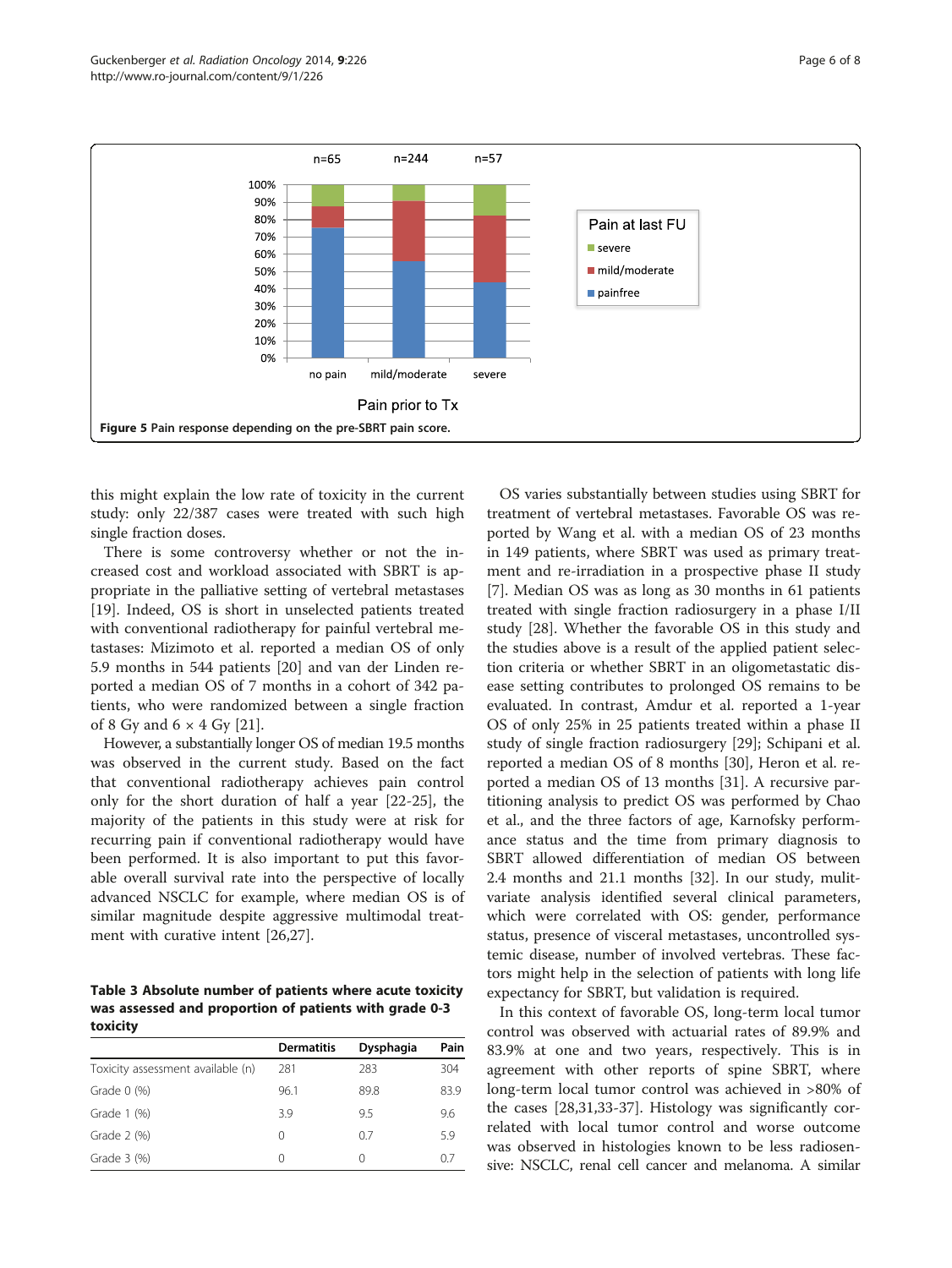<span id="page-6-0"></span>correlation was described by Heron et al. [\[31\]](#page-7-0) but not by other studies [\[28,33](#page-7-0)].

A dose-response relationship was expected for achievement of LC, but such correlation was not observed. Prescribed physical doses and biological effective doses were not correlated with LC. Additionally, maximum doses to the PRV spinal cord and pre-SBRT Bilsky score were not significant as well, factors which should be correlated with minimum PTV doses [[33](#page-7-0),[38](#page-7-0)]. Several but not all studies [[28](#page-7-0),[34](#page-7-0)] reported that higher SBRT do result in better LC, but there is no consensus about the detailed dose and fractionation. Laufer et al. reported improved outcome after high-dose (median total dose 27 Gy in 3 fractions) compared to low dose SBRT (median total dose 30 Gy in 5 or 6 fractions) [\[33\]](#page-7-0). Al-Omair et al. described better LC after 18–26 Gy in 1–2 fractions compared to 18–40 Gy in 3–5 fractions [\[38\]](#page-7-0). In contrast, LC was better after multiple-fraction compared to single fraction SBRT in the study by Heron et al. [\[31](#page-7-0)]. Lovelock et al. not only evaluated prescribed doses but performed a more detailed dosimetrical analysis and minimum PTV doses >15 Gy were significantly associated with better LC [[35\]](#page-7-0). Based on potential variability in the method of dose prescription in this multicenter study, a detailed dosimetrical analysis similar to Lovelock et al. is currently underway. Additionally, radiological assessment of local tumor control or tumor recurrence is difficult in many cases and has been analyzed systematically only very recently [[39](#page-7-0)]; this lack of established criteria for local tumor control might influence our multicenter analysis as well.

Finally, long-term LC was found to be associated with long-term pain control. The high rates of complete pain response ranging between 77% and 44% (depending on the pre-SBRT pain score) appear promising compared to complete pain response rates of only 25-40% after conventional palliative radiotherapy [\[22](#page-7-0)-[25\]](#page-7-0). Unfortunately, the retrospective nature of this study did not allow for a longitudinal pain assessment as well as analysis of pain medication.

Strengths of this study include the large number of 387 SBRT treatments performed at eight experienced international centers. A homogeneous patient cohort of primary SBRT excluding re-irradiated patients and excluding patients treated for symptomatic spinal cord compression was analyzed. All patients were treated with linac-based SBRT using identical equipment. Follow-up was sufficiently long with a median of 11.7 months. Weaknesses of this study are the retrospective nature of our multi-institutional analysis.

## Conclusions

Linac based SBRT for vertebral metastases was determined to be safe in this multi-institutional environment with no case of radiation-induced myelopathy. Use of the PRV concept for the spinal cord, maximum  $EQD2<sub>2</sub>$ doses to the PRV spinal cord ≤60 Gy, daily volumetric image-guidance with online correction of set-up errors in six degrees of freedom and the use of customized patient immobilization are recommended measures for safe SBRT practice. In a patient cohort with favorable OS, SBRT achieved high rates of long-term local tumor control, which appears better compared to conventional radiotherapy alone.

#### Competing interests

This research was partially supported through an Elekta research grant with all institutions being members of the "Elekta Spine SBRT Research Consortium". This work and these data, however, are the intellectual property of the individual group members and their sponsoring institutions. Dr. Sahgal has received prior honorarium for educational seminars from Elekta and holds research grants from Elekta.

#### Authors' contributions

MG designed the study, performed the data analysis and wrote the manuscript. All authors were involved in the data collection. All authors performed critical review of the manuscript and finally approved the manuscript.

#### Acknowledgments

We want to thank Dr. Johannes Hain for his continuous support in the statistical analyses.

#### Author details

<sup>1</sup>Department of Radiation Oncology, University of Wuerzburg, Wuerzburg, Germany. <sup>2</sup> Department Radiation Oncology, University of Pittsburgh Medical Center, Pittsburgh, PA, USA. <sup>3</sup>Department of Neurological Surgery, University of Pittsburgh Medical Center, Pittsburgh, PA, USA. <sup>4</sup>Department of Radiation Oncology, Sunnybrook Odette Cancer Centre, Toronto, Canada. <sup>5</sup>Department of Radiation Oncology, Princess Margaret Hospital, Toronto, Canada. 6 Department of Radiation Oncology, Beaumont Health System, Oakland University William Beaumont School of Medicine, Royal Oak, MI, USA. <sup>7</sup>Department of Neurosurgery, Beaumont Health System, Oakland University William Beaumont School of Medicine, Royal Oak, MI, USA. <sup>8</sup>Department of Neurosurgery, Massachusetts General Hospital, Boston, MA, USA. <sup>9</sup> Department of Radiation Oncology, Massachusetts General Hospital, Boston, MA, USA. <sup>10</sup>Department of Neurological Surgery, University of Virginia School of Medicine, Charlottesville, VA, USA. <sup>11</sup>Riverside Medical Center, Newport News, VA, USA. <sup>12</sup>Department of Radiation Oncology, University of Zurich, Zurich, Switzerland.

#### Received: 30 July 2014 Accepted: 30 September 2014 Published online: 16 October 2014

#### References

- Chow E, Harris K, Fan G, Tsao M, Sze WM: Palliative radiotherapy trials for bone metastases: a systematic review. J Clin Oncol 2007, 25(11):1423-1436.
- 2. Lutz S, Berk L, Chang E, Chow E, Hahn C, Hoskin P, Howell D, Konski A, Kachnic L, Lo S, Sahgal A, Silverman L, von Gunten C, Mendel E, Vassil A, Bruner DW, Hartsell W: Palliative radiotherapy for bone metastases: an ASTRO evidence-based guideline. Int J Radiat Oncol Biol Phys 2011, 79(4):965–976.
- 3. Bekelman JE, Epstein AJ, Emanuel EJ: Single- vs Multiple-Fraction Radiotherapy for Bone Metastases From Prostate Cancer. JAMA 2013, 310(14):1501–1502.
- Leithner A, Radl R, Gruber G, Hochegger M, Leithner K, Welkerling H, Rehak P, Windhager R: Predictive value of seven preoperative prognostic scoring systems for spinal metastases. Eur Spine J 2008, 17(11):1488-1495.
- 5. Hamilton AJ, Lulu BA, Fosmire H, Stea B, Cassady JR: Preliminary clinical experience with linear accelerator-based spinal stereotactic radiosurgery. Neurosurgery 1995, 36(2):311–319.
- 6. Pan H, Simpson DR, Mell LK, Mundt AJ, Lawson JD: A survey of stereotactic body radiotherapy use in the United States. Cancer 2011, 117(19):4566–4572.